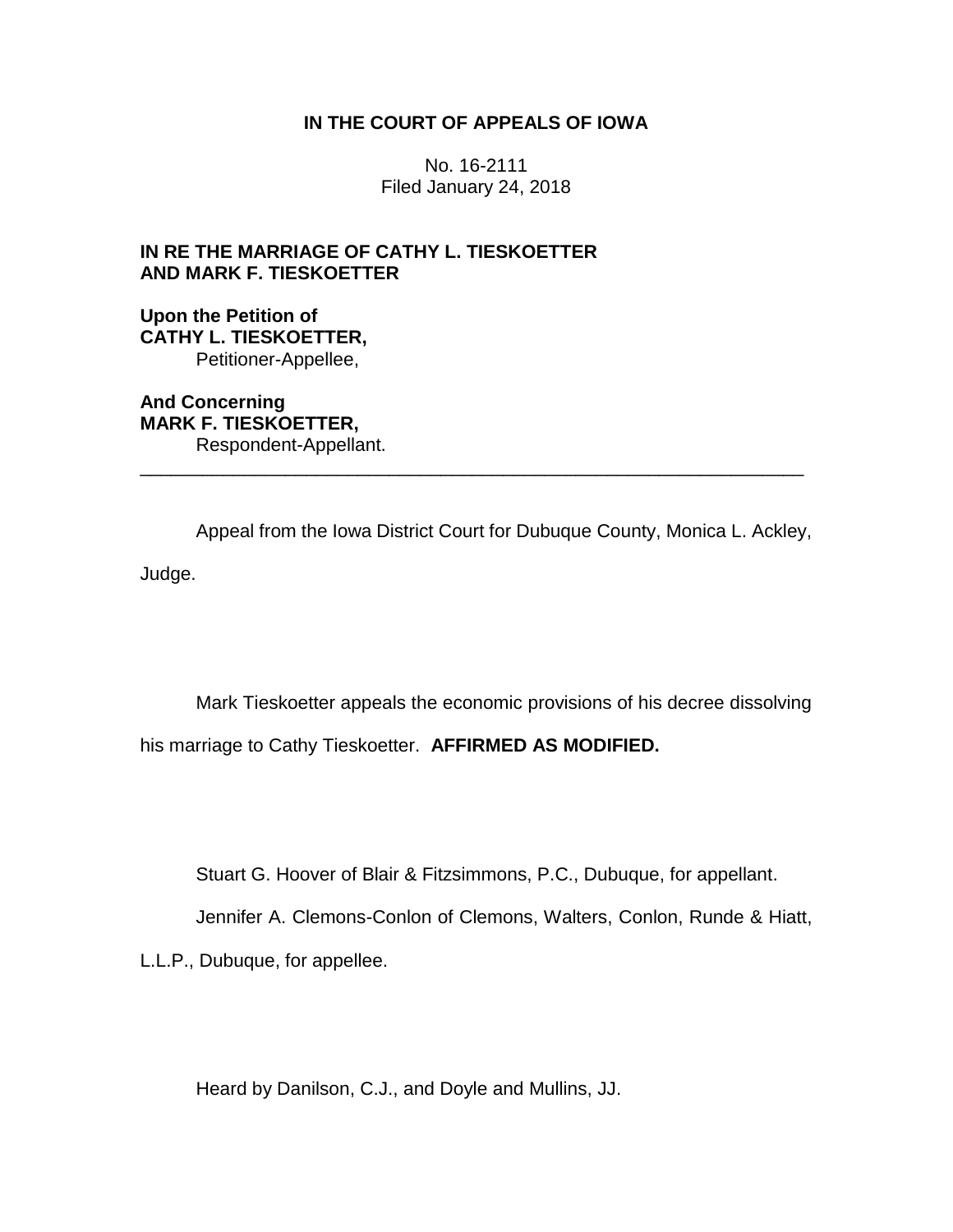## **DOYLE, Judge.**

Mark Tieskoetter appeals the economic provisions of his decree dissolving his marriage to Cathy Tieskoetter. Upon our de novo review, we affirm the district court's ruling as modified.

## *I***.** *Standard of Review***.**

Because the district court hears dissolution-of-marriage proceedings in equity, our review is de novo. *See In re Marriage of Mauer*, 874 N.W.2d 103, 106 (Iowa 2016); *see also* Iowa Code § 598.3 (2016); Iowa R. App. P. 6.907. This requires examining the entire record and adjudicating the issue of the property distribution anew. *See In re Marriage of McDermott*, 827 N.W.2d 671, 676 (Iowa 2013). Nevertheless, we give weight to the district court's factual findings, especially with respect to the credibility of the witnesses. *See id*.; *see also* Iowa R. App. P. 6.904(3)(g). Ultimately, the ruling will not be disturbed unless there has been a failure to do equity. *See Mauer*, 874 N.W.2d at 106.

## *II***.** *Background Facts and Proceedings***.**

Mark and Cathy were both born in 1954, and they married in 1975. They have one adult son. Both parties inherited sums of money during the marriage; Cathy inherited approximately \$86,000 in the late 1990s and early 2000s, and Mark inherited approximately \$282,000 in 2015. Some of Cathy's inheritance was spent over the years on improvements to the marital home, refinancing, and gifts to Mark and her son.

In November 2015, Cathy filed a petition for dissolution of marriage. At that time, Cathy was working thirty-two hours a week as a nurse, with an income of approximately \$51,000 per year. Mark was self-employed as a direct importer and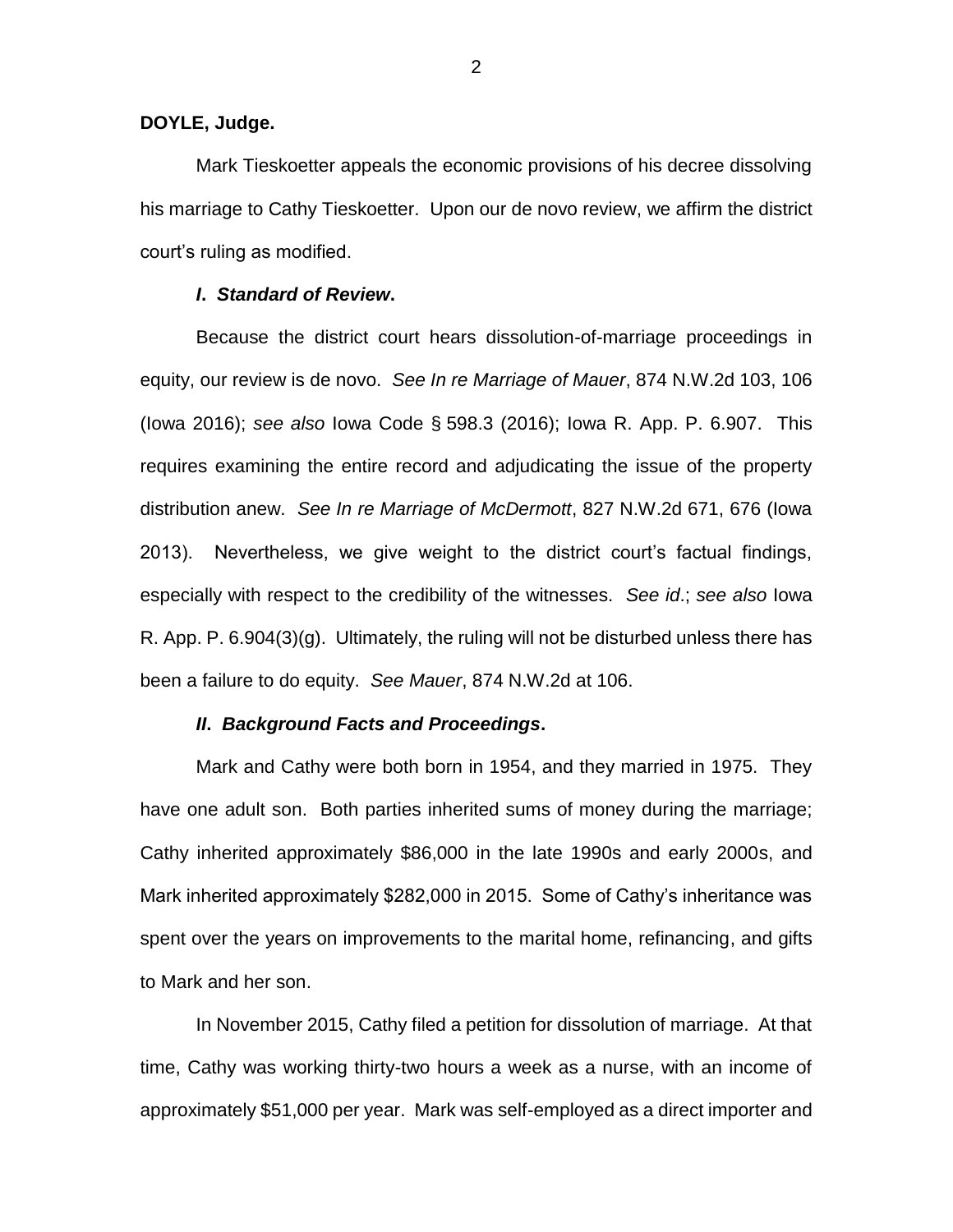contract manufacturer, which included purchasing and sales. Before selfemployment, Mark worked for a company as an importer and contract manufacturer, and he made approximately \$65,000 in 2010. In 2011, he began building his own business while working full-time, earning a total income of \$77,000 in 2011 and \$109,000 in 2012. Mark left his employment mid-2013, and he has continued to operate his own business since. Mark's income was approximately \$139,000 in 2013, \$75,000 in 2014, and \$100,000 in 2015.

Trial in the case commenced in August 2016. Cathy testified things sort of fell apart in April 2015. Mark told Cathy he was flying to Las Vegas for his sixtyfirst birthday for some rest and relaxation, alone. At that time, most of their money was commingled. Cathy learned the trip involved two airline tickets, and there were numerous expenses that looked like they were for more than one individual, including show tickets, two-person meals, and \$2700 at a spa-type place. Cathy began looking into their finances and found numerous cash withdrawals from bank accounts, charges to credit cards, and other transfers of money that substantially changed over the years. For instance, the marital savings account showed numerous cash withdrawals over the years, and from December 2012 to December 2015 alone, there had been at least \$25,797 withdrawn from that account of which she was unaware. When Cathy asked Mark about the withdrawals, he told her it "was none of [her] business, . . . [she] worried about it too much, and that [Mark] would let [her] know if [they] were ever in financial trouble." Cathy testified there were also unusual charges on their credit-card statements, testifying that at least \$36,000 of marital money was missing or spent without explanation from December 2012 to December 2015.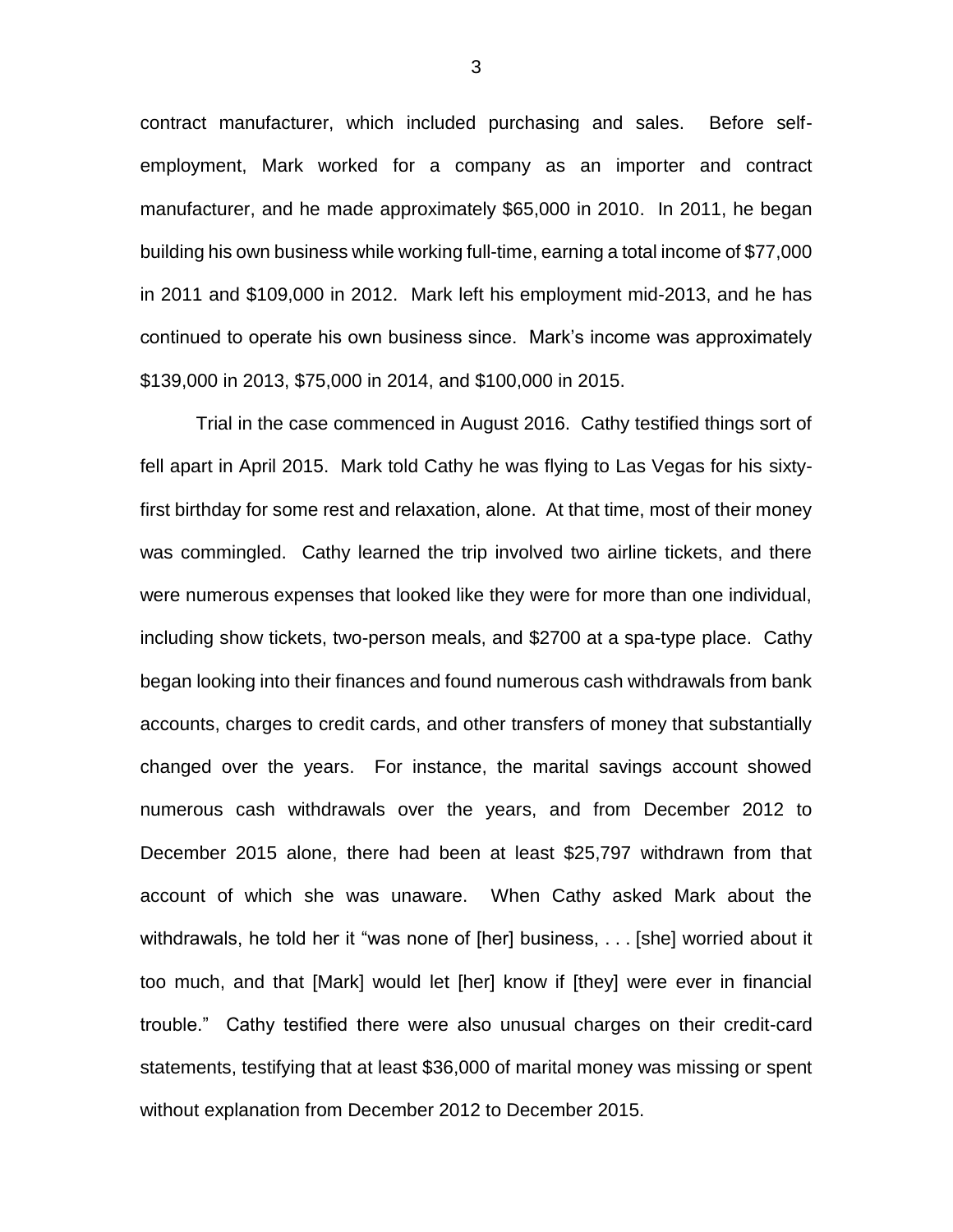Cathy believed Mark had dissipated these assets, and she requested to be compensated for the dissipation. During discovery in the case, Cathy asked him about certain 2015 withdrawals. Cathy testified she learned from Mark's answers that he had spent over \$14,000 from their marital savings account to help someone she did not know "get out of [an] abusive situation." Cathy testified that since she filed the dissolution petition, Mark had reimbursed the marital account \$14,000 from his inheritance account, but she and her attorney did not believe that \$14,000 figure accounted for everything that had been taken, including "the cash withdrawals that ke[pt] disappearing, or the trips and all that other stuff that's on the credit card." Cathy believed Mark may have been hiding money.

Cathy also testified she believed Mark was minimizing his income to avoid spousal support. Mark's financial affidavit, signed at the end of December 2015, reported his gross income was \$140,000 per year. In his answers to interrogatories, signed and dated January 2016, Mark stated he expected "to have gross income [t]his year of approximately \$139,000." Nevertheless, at the time of trial, Mark projected his 2016 income would only be \$80,000. Cathy requested Mark pay her \$2800 per month in spousal support. She also requested Mark be required to maintain "the \$550,000 death benefit policy that he currently has in place" and to contribute to her attorney fees.

Mark admitted he had been "helping out" his friend's thirty-one-year-old daughter that lived in Wisconsin, and he denied they had a romantic relationship. He knew from a conversation with her mother that the young woman needed money, and he wanted to help her out. He testified he initially hired the young woman to do some work around his house and yard. He could not recall how much

4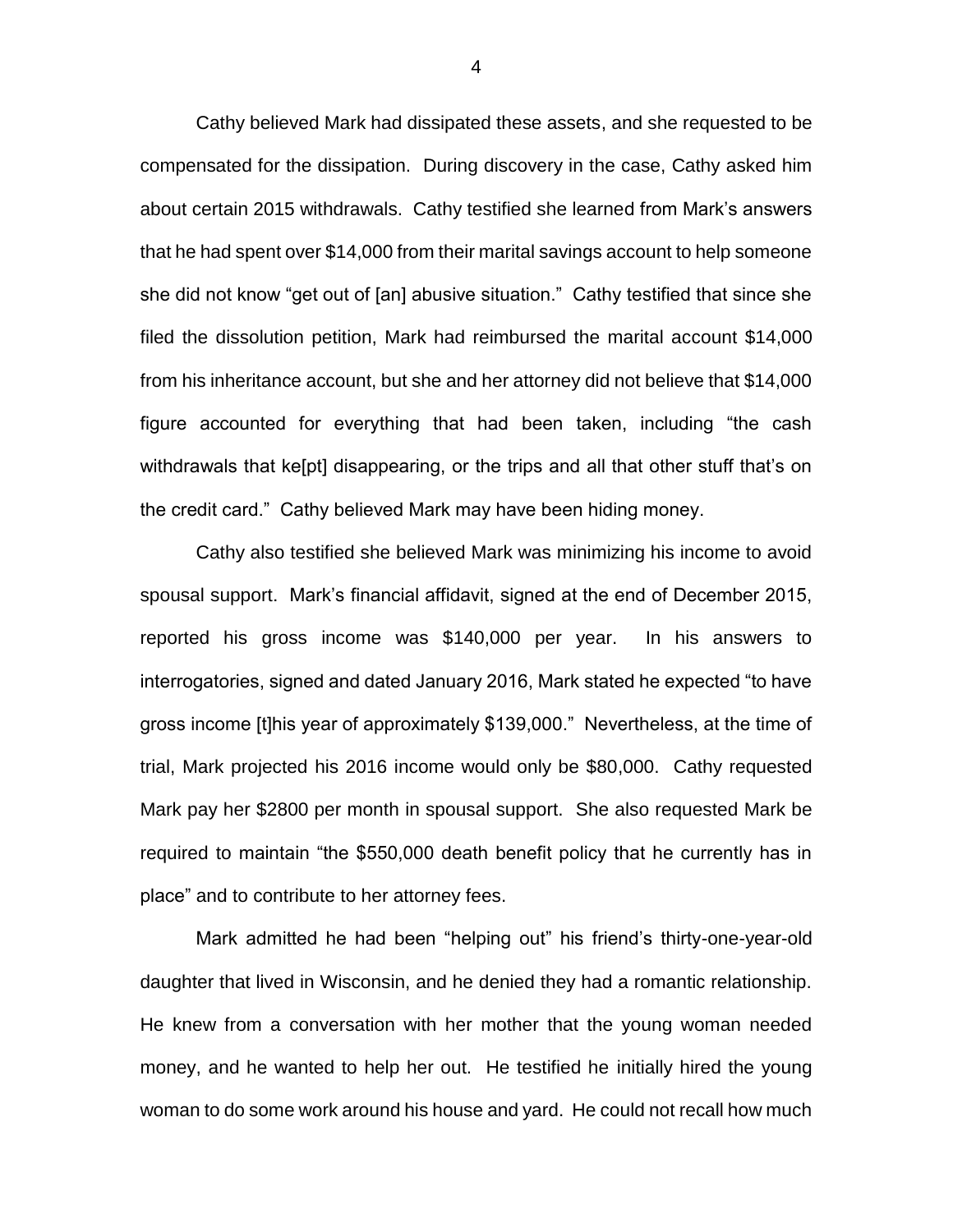he paid her for the work, but he did not "think it was quite \$5000." Mark testified he paid the young woman "out of our household money, because [the work was] for the house." This amount was in addition to the \$14,000 he had spent and repaid to the marital savings account. Mark testified the \$14,000 he spent was given to the young woman in cash and in gifts, and the gifts included payment of her rent and a deposit, furniture, clothes for her children, and a purchase from Coach. Mark testified he did not live with the young woman in Wisconsin, but he admitted he had signed her apartment's lease and was "consistently paying the rent out of [his] inheritance." Mark further testified he hired the young woman to work for his business and had paid her \$6400 as a contract employee, and then brought her on as a full-time employee with a salary of \$50,000 per year. He had paid her an additional \$16,898.51 through 2016. He testified he believed "you've got to spend money to make money, and that's what [he's] doing with [the young woman] right now." He still had approximately \$172,000 left from his inheritance.

Regarding the cash withdrawals from the marital savings account, Mark testified that part of his job as a salesman required him to travel. Mark explained that when he was on the road, he withdrew cash to have on hand in case of an emergency, which accounted for most of his withdrawals. Mark also testified some of the larger cash withdrawals went to pay the young woman's mother for work she had done for him, of which Cathy was aware. Yet, Mark testified that he charged the majority of his business expenses to their credit card so he had documentation of the expenses.

Mark testified he was not minimizing his income in an effort to prevent an award of alimony to Cathy, but circumstances, such as a dock-workers strike and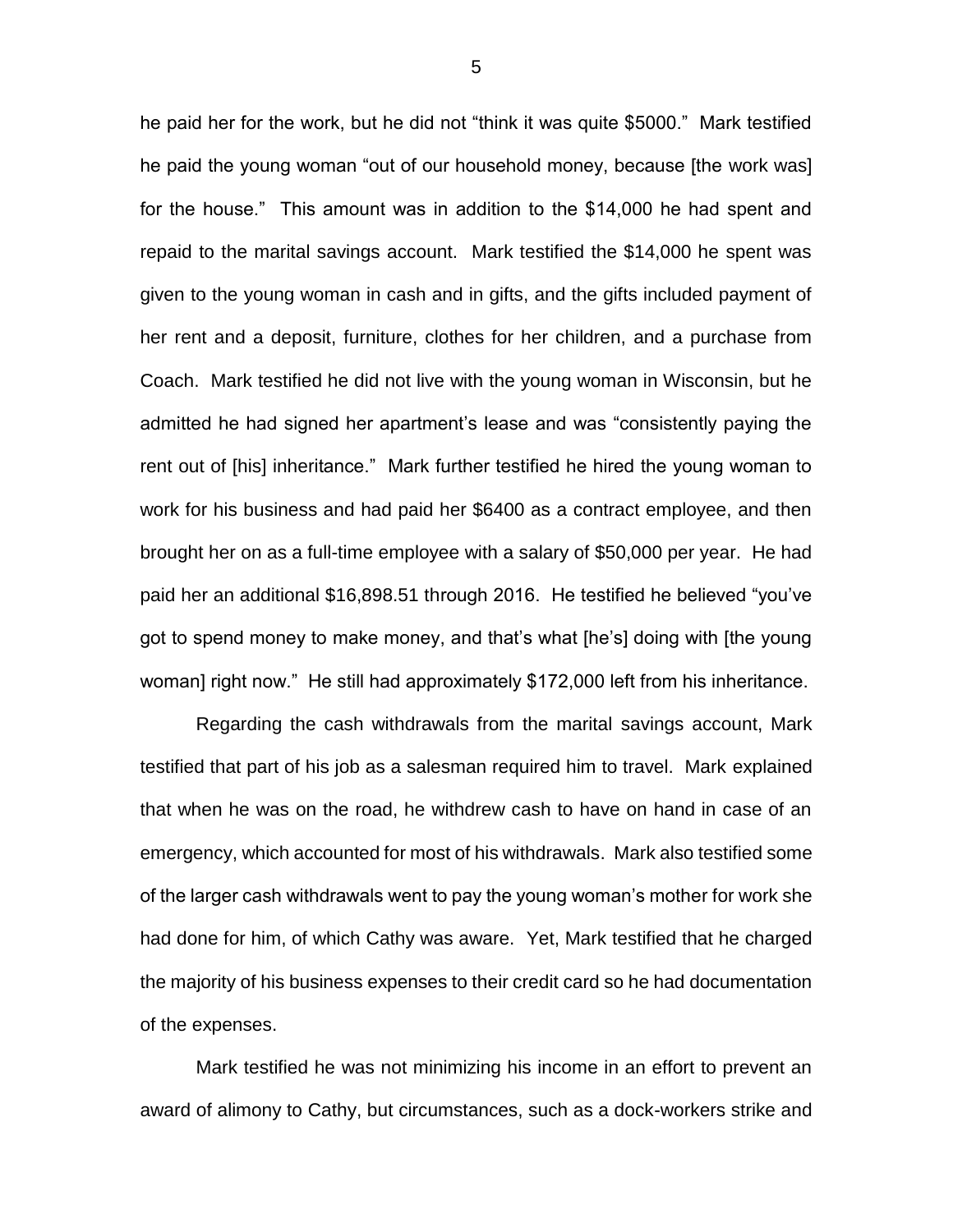excess inventories had resulted in a decline in income, and he provided a letter from one of his clients generally supporting his explanation.<sup>1</sup> He testified he believed his 2016 gross income would be under \$100,000. His client stated in the letter that "2017 may be better but there are way too many variables to project with any certainty." Mark also testified his business expenses had "gone up dramatically," in part because he was "trying to broaden [his] customer base" and had hired the young woman to assist in that endeavor.

Mark admitted some of the items he listed on his personal monthly budget were, at least in part, written off as business expenses. He also admitted that in 2015 he purchased a 2014 Kia Sorento with his inheritance money, titled in his and the young woman's name, for the young woman to drive to use for business. He did not list the vehicle on his financial affidavit because he purchased it with his inheritance money and "didn't think that was important." He also did not claim the purchase as a business expense.

Mark testified he had two term-life-insurance policies with zero cash value one with a benefit of \$300,000 that expired in a year, and the other a benefit of \$100,000 that expired in 2024. Mark testified that he paid \$104 per month on the latter policy and \$300 per month for the \$300,000 policy, though his financial affidavit stated he paid \$350 per month for life insurance. Mark testified that if he renewed the \$300,000 policy when it expired, when he was age sixty-three, the

 $\overline{a}$ 

<sup>&</sup>lt;sup>1</sup> Many of the issues stated in the letter occurred in 2015 and caused decreased sales in 2016. That does not explain why Mark, at the end of 2015 and in early 2016, when he presumably knew of these issues, still projected his income would be \$140,000.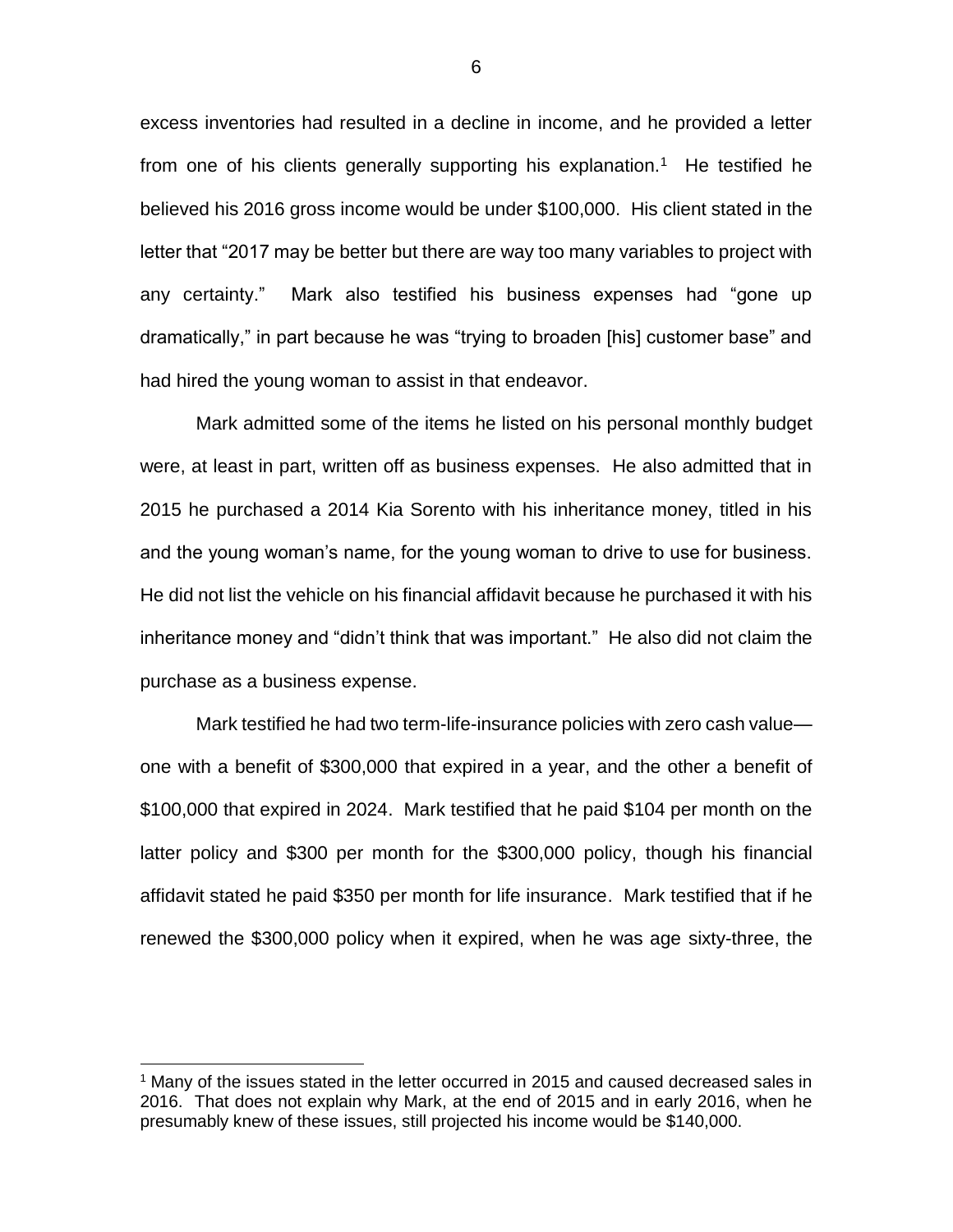premium would cost \$23,000 per year. Mark testified he could not afford to pay

for another policy.

Following the trial, the district court entered its decree dissolving the parties' marriage and finding Cathy established Mark dissipated marital assets without her authorization. The court found:

The testimony is not believable that [Mark] returned all that he spent from the marital accounts by a deposit from his inheritance. He justifies all his conduct with the ability to use his inheritance to cure the infractions. Yet, he has no explanation for some of the things he has done .... The testimony also indicates money is in Wisconsin, but how much and where, the court cannot say. The Kia is just one example of this in light of the fact that he did not report it on his financial affidavit. Instead, the information was brought forth by [Cathy's] investigation into his bank accounts and other financial records. The money used was not spent for any benefit of the marriage. The money was not spent for necessities. The money was not spent for legitimate household or business expenses. Instead, the money was spent [on] a variety of personal living expenses for a third party. The spending on [Mark's] new employee seems reckless and extravagant given her history and the short time within which [Mark] has known this woman. But, as he indicated, he can throw his inheritance into the wind if he so choses.

The court ordered Mark to pay Cathy spousal support of \$2000 per month until her death and to maintain a life insurance policy "in the amount of not less than the current aggregate of the policies insuring his life at the present," so long as Mark's alimony obligation existed. The court also ordered that the parties' "rental property located on Jackson Street . . . be subject to a mortgage in [Cathy's name] in the amount of \$25,000 as her equitable share of the value of the property." Based upon the court's asset and debt distribution, the court ordered Mark to pay Cathy a lump-sum equalization payment of \$26,786. Finally, the court ordered Mark to pay \$7000 of Cathy's trial attorney fees.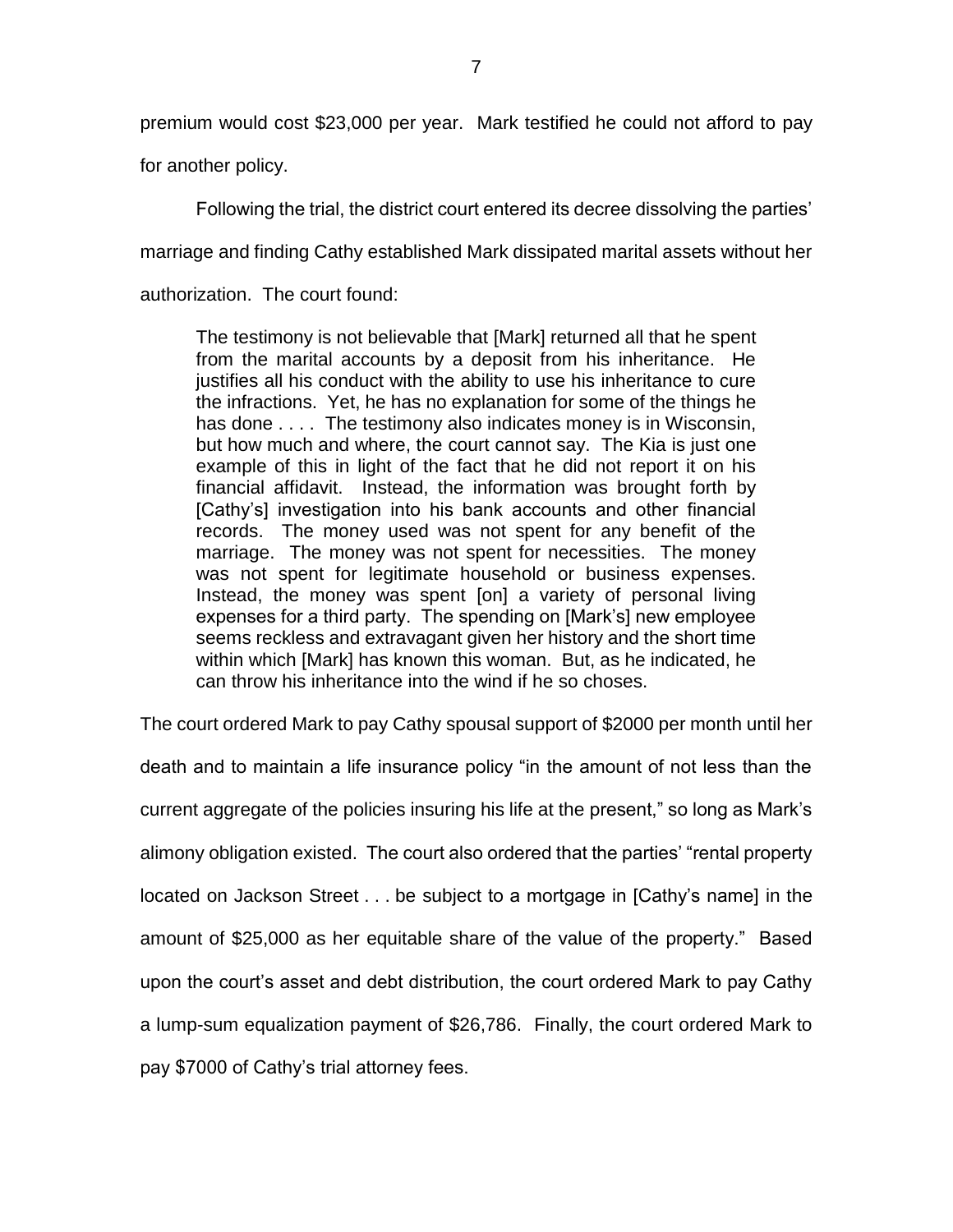Each party subsequently filed an Iowa Rule of Civil Procedure 1.904(2)

motion and resisted the other's party's motion. Before the district court ruled on

the motions, Mark filed a notice of appeal. Cathy filed a motion for limited remand

with the supreme court. In response, the supreme court stated in its order:

Ordinarily, the filing of an appeal by a party who has a pending motion to enlarge would result in the abandonment of that motion. *See IBP, Inc. v. Al-Gharib*, 604 N.W.2d 621, 628 (Iowa 2000); *Recker v. Gustafson*, 271 N.W.2d 738, 739 (Iowa 1978). However, the pendency of the appellee's motion rendered the appellant's appeal from the district court's September 28, 2016, order interlocutory. *See IBP, Inc.*, 604 N.W.2d at 628; *Wolf v. Ely*, 493 N.W.2d 846, 848 (Iowa 1992).

Where a party has improperly sought review of a district court's ruling by filing a notice of appeal rather than an application for interlocutory review, the case shall not be dismissed but shall proceed as though the proper form of review had been sought. Iowa R. App. P. 6.108. This court treats the appellant's notice of appeal as an application for interlocutory appeal, and denies the application.

The district court may rule on the parties' motions to enlarge. This court does not retain jurisdiction and if either party wishes to appeal after the district court rules on its pending motion, the party must file a notice of appeal (or cross-appeal) as provided in appellate rules 6.101 and 6.102.

Thereafter, the district court entered its ruling granting in part and denying

in part each party's motion. Among other things, the court reduced the equalization payment to \$21,596.50 to account for Mark's personal tax obligation that the court did not include in its initial accounting. The court ordered the parties to file amended state and federal income 2015 tax returns and awarded Cathy any funds received from those returns "as her share of the dissipation of marital assets that was found by the court," and it ordered that Mark pay the attorney-fee award to Cathy with funds other than the tax-refund monies. The court affirmed its order in all other respects.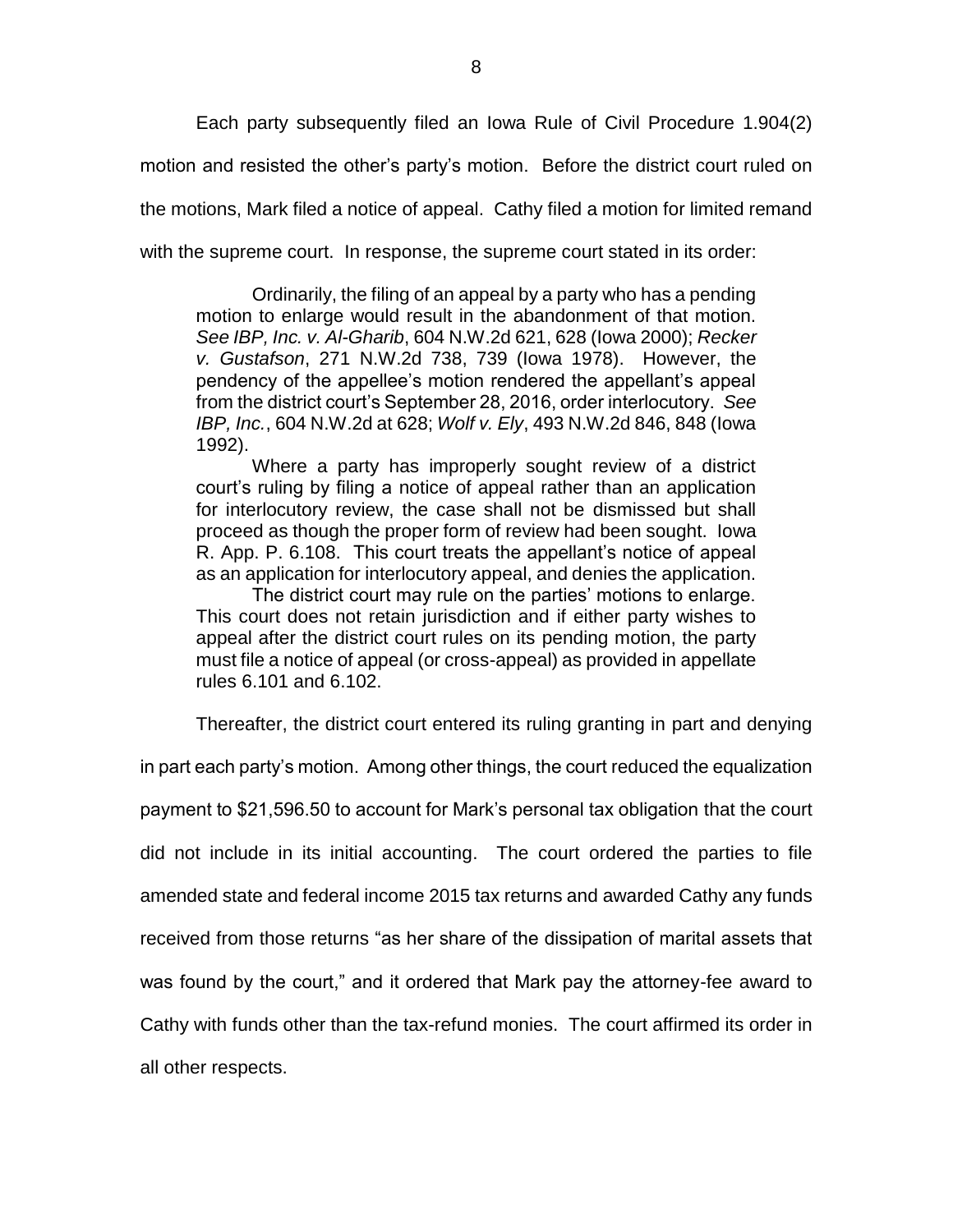Mark filed a second notice of appeal. He argues the court erred in awarding Cathy alimony for life because the court incorrectly calculated his income, failed to consider Cathy's income, ignored the parties' expenses, ages, health, and a prior agreement between the parties. He also contends the court erred in requiring him to maintain a life insurance policy for Cathy's benefit because his current policies are set to expire and the cost of replacing them at his age is prohibitive. He maintains the court erred in its distribution-of-marital-assets calculation, in finding he dissipated assets, and in awarding Cathy trial attorney fees. Cathy requests appellate attorney fees. We address Mark's arguments, out of turn.

#### *III***.** *Discussion***.**

#### *A***.** *Dissipation of Marital Assets***.**

We begin with Mark's challenge of the district court's determination that he dissipated marital assets. "A court may generally consider a spouse's dissipation or waste of marital assets prior to dissolution when making a property distribution." *In re Marriage of Kimbro*, 826 N.W.2d 696, 700 (Iowa 2013). A spouse dissipates assets when they lose or dispose of assets that should have been in the marital property division at the time of the dissolution. *See id*. at 700-01. However, marital assets may be spent on "legitimate household and business expenses." *Id*. at 701 (citation omitted).

We apply a two-pronged test to claims of dissipation of assets. *See id*. First, "a court must decide 'whether the alleged purpose of the expenditure is supported by the evidence.'" *Id*. (quoting *In re Marriage of Fennelly*, 737 N.W.2d 97, 104 (Iowa 2007) (citations omitted)). To establish this prong, a spouse "must show a nexus between the payment of the expenses and the use of the marital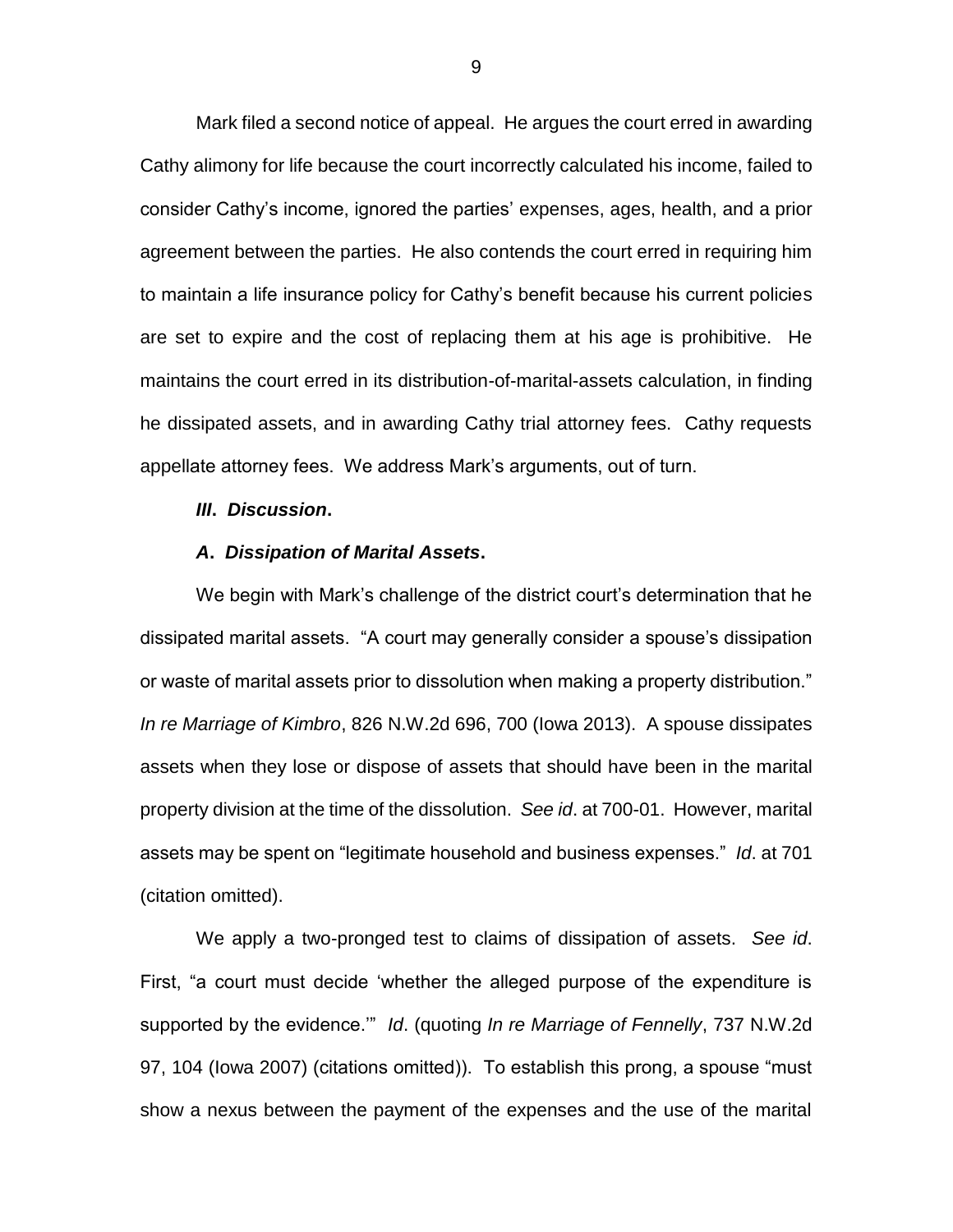assets at issue." *Id*. The second prong asks "whether that purpose amounts to dissipation under the circumstances." *Fennelly*, 737 N.W.2d at 104 (citation omitted). In addressing the second prong, courts look to the following factors:

(1) the proximity of the expenditure to the parties' separation, (2) whether the expenditure was typical of expenditures made by the parties prior to the breakdown of the marriage, (3) whether the expenditure benefited the "joint" marital enterprise or was for the benefit of one spouse to the exclusion of the other, and (4) the need for, and the amount of, the expenditure.

*Id*. at 104-05 (citation omitted).

Ultimately, the issue comes down to the court's credibility findings. The court expressly stated it did not believe Mark had actually "returned all that he spent from the marital accounts by a deposit from his inheritance," as Mark claimed. The court did not believe Mark's claims that the money he withdrew from the marital accounts were spent for legitimate business or household expenses. The court also believed Mark was hiding assets. Upon our de novo review, we find no reason in the record to disturb the court's credibility findings.

Here, in this long marriage, Mark essentially controlled the parties' money but for a few accounts Cathy held. Cathy was able to show there were substantial amounts of money withdrawn from their marital savings account from December 2012 to December 2015—and potentially more over the years. She believed, based upon the parties' bank and credit-card statements that at least \$36,000 was missing from those years alone. Mark claimed that the withdrawn money was either used for home or business expenses or that he reimbursed their account for the withdrawals, but the only evidence he provided to support the claim was his own testimony. He did provide a list that he created of business expenses for 2014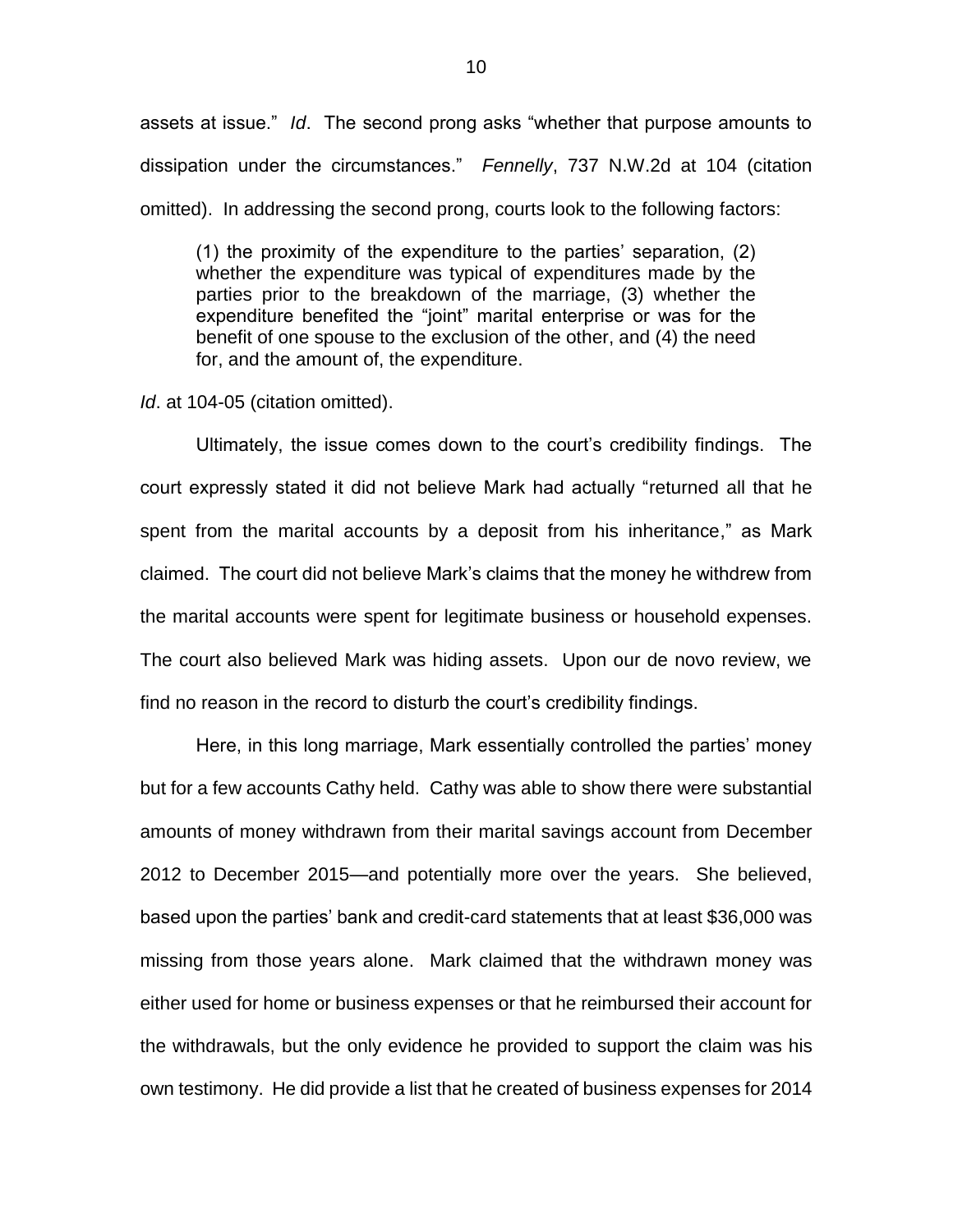and 2015, but he did not show how he paid for the claimed expenses. In fact, he testified he actually charged the majority of his business expenses to the credit card, which would not account for the cash withdrawals. Mark also provided bank records showing he moved money around, including depositing a \$14,500 check from his inheritance account into the parties' marital account to reimburse the money he spent on the young woman in October and November 2015, but he did not provide receipts or documentation showing any reimbursements to the account before that time. Ultimately, given the amounts of cash Mark has withdrawn over the years, along with his failure to disclose assets and his defensiveness in explaining how he spent money, we agree with the district court's conclusion that he dissipated marital assets.

The court, in its rule 1.904(2) ruling expressly awarded Cathy any proceeds from the parties' 2015 tax returns, which Mark estimated would be approximately  $$7400<sup>2</sup>$  as her share of the assets Mark had dissipated. Because this argument corresponds to Mark's argument concerning the district court's equitabledistribution calculation, we address it in that section below. We affirm in all other respects on the issue of dissipation.

#### *B***.** *Spousal Support***.**

 $\overline{a}$ 

"Whether spousal support is justified is dependent on the facts of each case." *In re Marriage of Shanks*, 805 N.W.2d 175, 178 (Iowa Ct. App. 2011). Though not mandated, the district court may order spousal support be paid if it

 $2$  In her post-trial rule 1.904(2) motion, Cathy stated the amended 2015 returns had been filed but the expected refunds, which she estimated to be \$7000, had not yet been received. Mark, in his rule 1.904(2) motion, anticipated the refunds to be \$7596.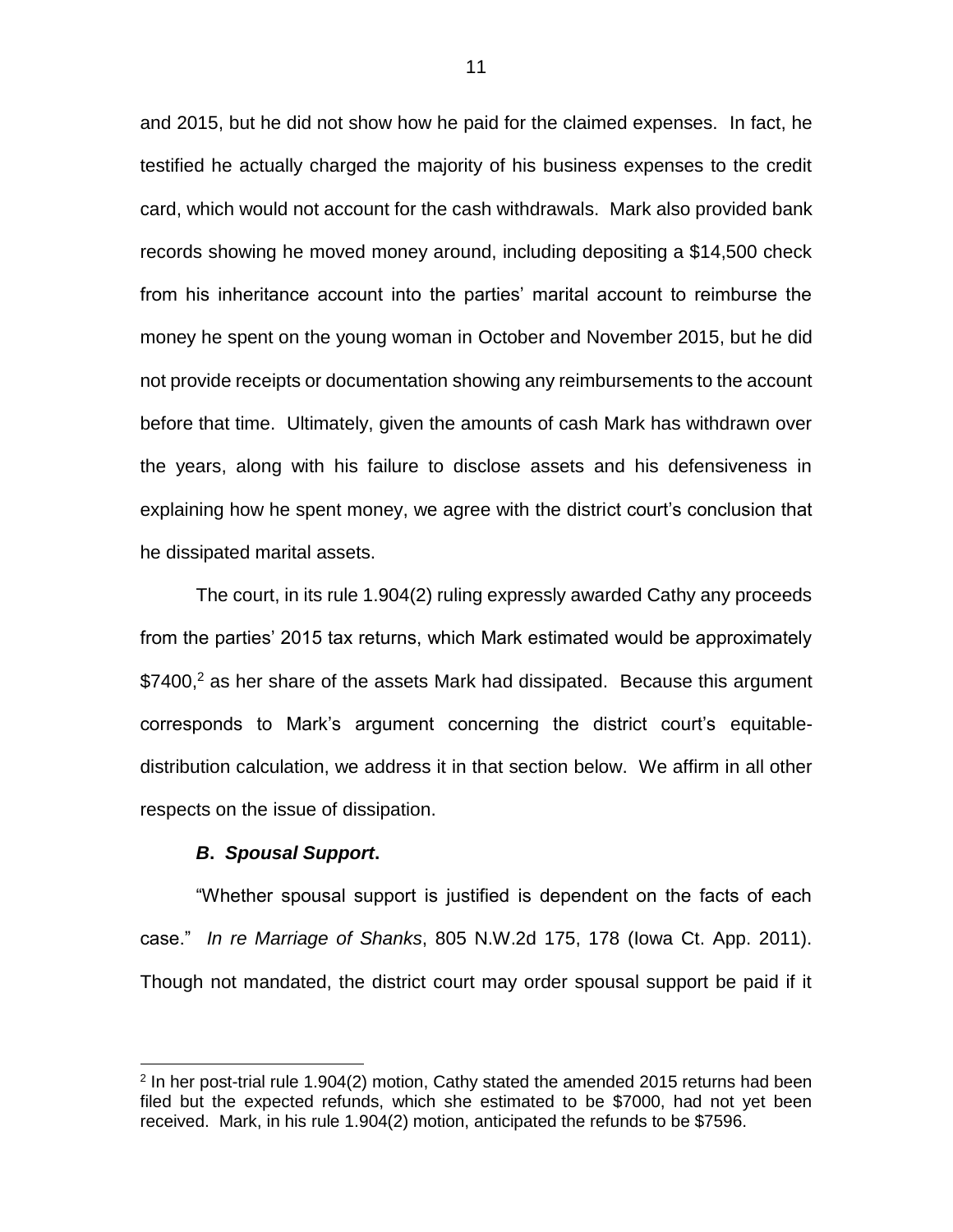determines support payments are warranted after considering all of the following

factors together:

. . . .

a. The length of the marriage.

b. The age and physical and emotional health of the parties.

c. The distribution of property made pursuant to section 598.21.

d. The educational level of each party at the time of marriage and at the time the action is commenced.

e. The earning capacity of the party seeking maintenance, including educational background, training, employment skills, work experience, length of absence from the job market, responsibilities for children under either an award of custody or physical care, and the time and expense necessary to acquire sufficient education or training to enable the party to find appropriate employment.

f. The feasibility of the party seeking maintenance becoming self-supporting at a standard of living reasonably comparable to that enjoyed during the marriage, and the length of time necessary to achieve this goal.

g. The tax consequences to each party.

j. Other factors the court may determine to be relevant in an individual case.

Iowa Code § 598.21A(1); *see also In re Marriage of Gust*, 858 N.W.2d 402, 407-

08, (Iowa 2015); *Shanks*, 805 N.W.2d at 178. The trial court is "in the best position

to balance the parties' needs, and [appellate courts] should intervene . . . only

where there is a failure to do equity." *Gust*, 858 N.W.2d at 416. The Iowa Supreme

Court has "also recognized that the court can consider an intentional dissipation of

assets to avoid future support payments when it makes an award of alimony." *In* 

*re Marriage of Olson*, 705 N.W.2d 312, 317 (Iowa 2005).

Here, the parties were married for forty years. The district court found Mark's income was approximately \$145,000 per year. Mark asserts the record does not support that finding, but by Mark's own account, he initially believed his income would be around that amount. Moreover, Mark made almost \$140,000 in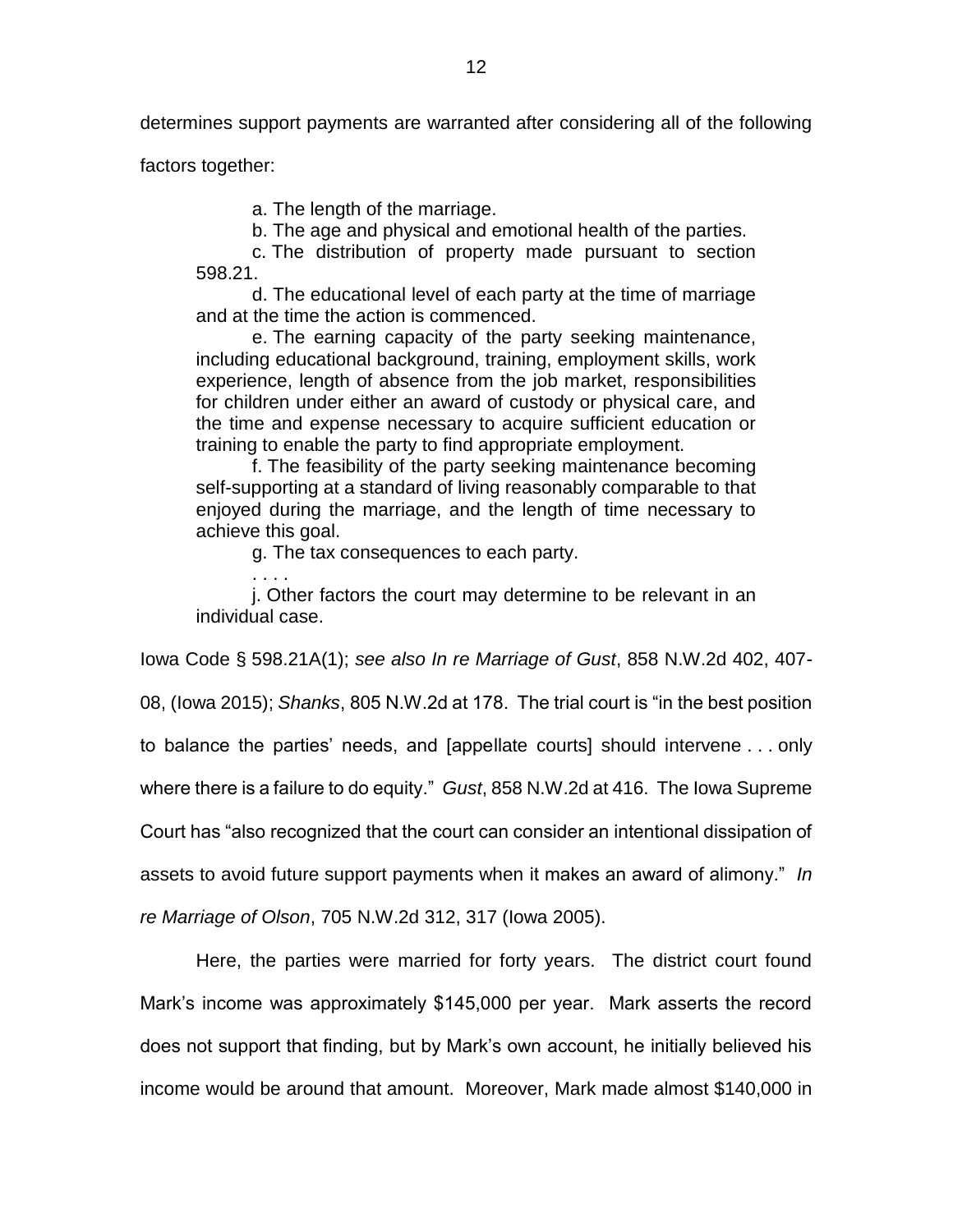gross receipts in 2015 and was able to pay the young woman almost \$8000 in wages. He was so sure of his business's income he employed the young woman at a salary of \$50,000 per year. Given Mark's self-employed status and lack of credibility, we believe the evidence supports a finding that Mark's income was approximately \$145,000 per year.

But even if we disagreed with the income figure, we would still find the district court's support award to be equitable. Cathy's income was \$51,000 per year. Based upon Cathy's age, educational background, training, employment skills, and work experience, there is no reason to believe her earnings will ever increase such that she will become capable of earning enough to maintain a comparable standard of living to that she enjoyed during her marriage to Mark even considering her present income along with additional education or working more hours. *See Mauer*, 874 N.W.2d at 111. We agree Cathy is entitled to lifetime spousal support. *See id*. The court ordered Mark to pay Cathy \$2000 per month, which equals \$24,000 per year. This amount plus Cathy's \$51,000 annual income puts her at an income of approximately \$75,000 per year. Mark's projected income on his answer to interrogatories was \$139,000. That amount less \$24,000 still puts his total income above \$100,000 per year. And, if we use Mark's 2015 income of \$100,000, his income still surpasses Cathy's by \$1000. Considering all of the relevant factors stated above, along with the considerable latitude we accord the trial court in its spousal support award and credibility and other fact-findings, *see Gust*, 858 N.W.2d at 406-07, we conclude the spousal support award of \$2000 per month was equitable and should not be disturbed. *See In re Marriage of Anliker*, 694 N.W.2d 535, 541 (Iowa 2005). But we expressly modify the first sentence of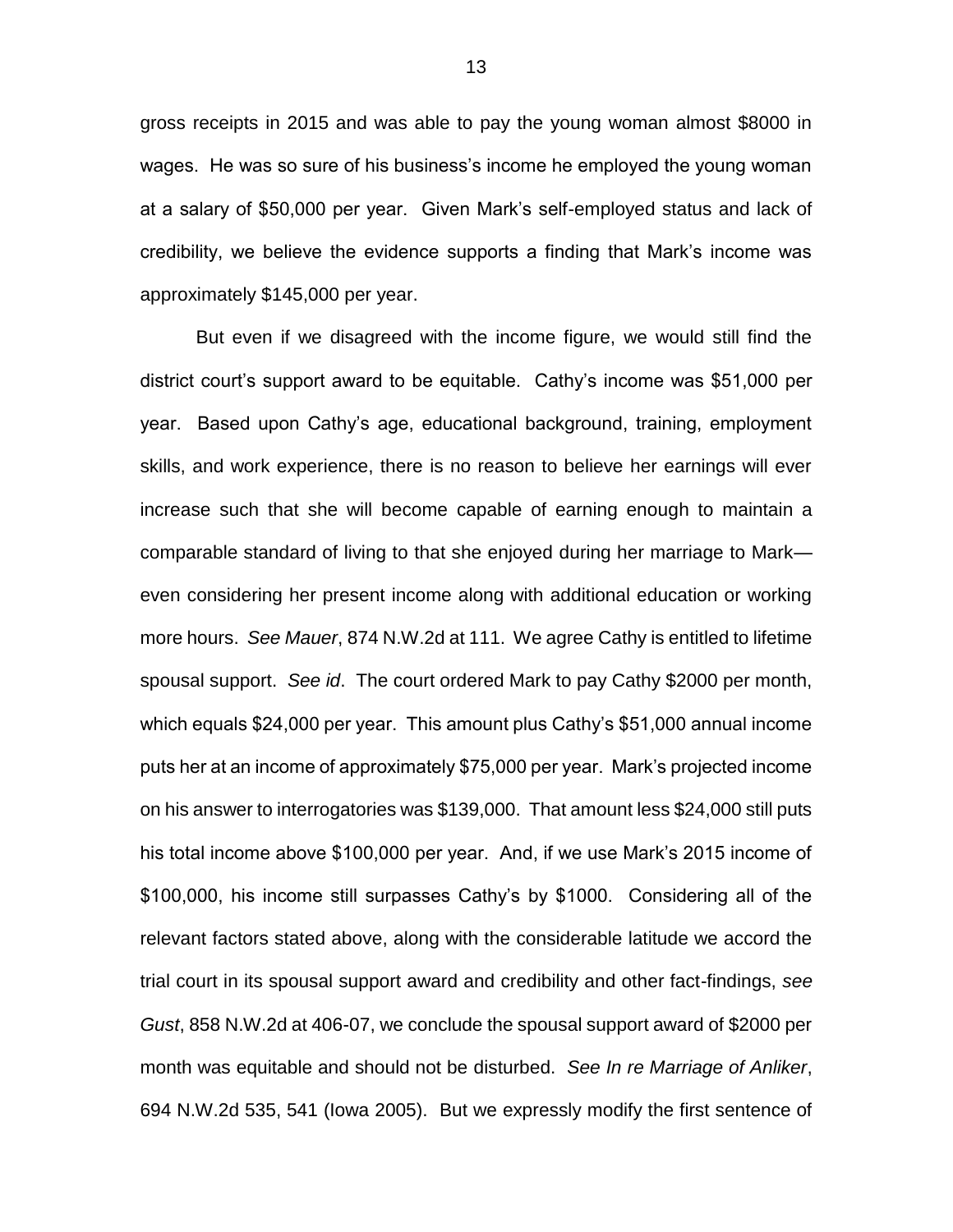the alimony provision in the decree to state: "Respondent shall pay the sum of \$2,000.00 per month commencing October 1, 2016, and continuing until Petitioner's **or Respondent's** death." *See Gust*, 858 N.W.2d at 415 (noting "traditional spousal support is ordinarily unlimited in duration except" for certain circumstances, like the "death of either party").

### *C***.** *Life Insurance***.**

Mark argues the district court should not have required him to secure his spousal support obligations with life insurance, arguing that the cost of a \$400,000 policy at his age is unduly burdensome. As noted above, the permanent spousal support award generally terminates upon the death of either party. *See id*. at 412; *In re Marriage of Lytle*, 475 N.W.2d 11, 12 (Iowa Ct. App. 1991); *In re Marriage of Hayne*, 334 N.W.2d 347, 352 (Iowa Ct. App. 1983). However, a requirement to maintain life insurance to secure spousal support is permissible. *See Olson*, 705 N.W.2d at 318; *In re Marriage of Weinberger*, 507 N.W.2d 733, 736 (Iowa Ct. App. 1993); *see also Stackhouse v. Russell*, 447 N.W.2d 124, 125 (Iowa 1989) ("A provision in a dissolution of marriage decree to maintain life insurance is enforceable."). If the party requesting the security has demonstrated a need and the cost of such a policy would not be unduly burdensome, the court may order the security of a life insurance policy. *See Olson*, 705 N.W.2d at 318; *see also In re Marriage of Debler*, 459 N.W.2d 267, 270 (Iowa 1990); *In re Marriage of Muow*, 561 N.W.2d 100, 102 (Iowa Ct. App. 1997).

Upon our de novo review, we find Cathy demonstrated a need for continued support. However, Cathy did not demonstrate the cost of such a policy in the amount ordered by the district court would not be unduly burdensome. Yet, we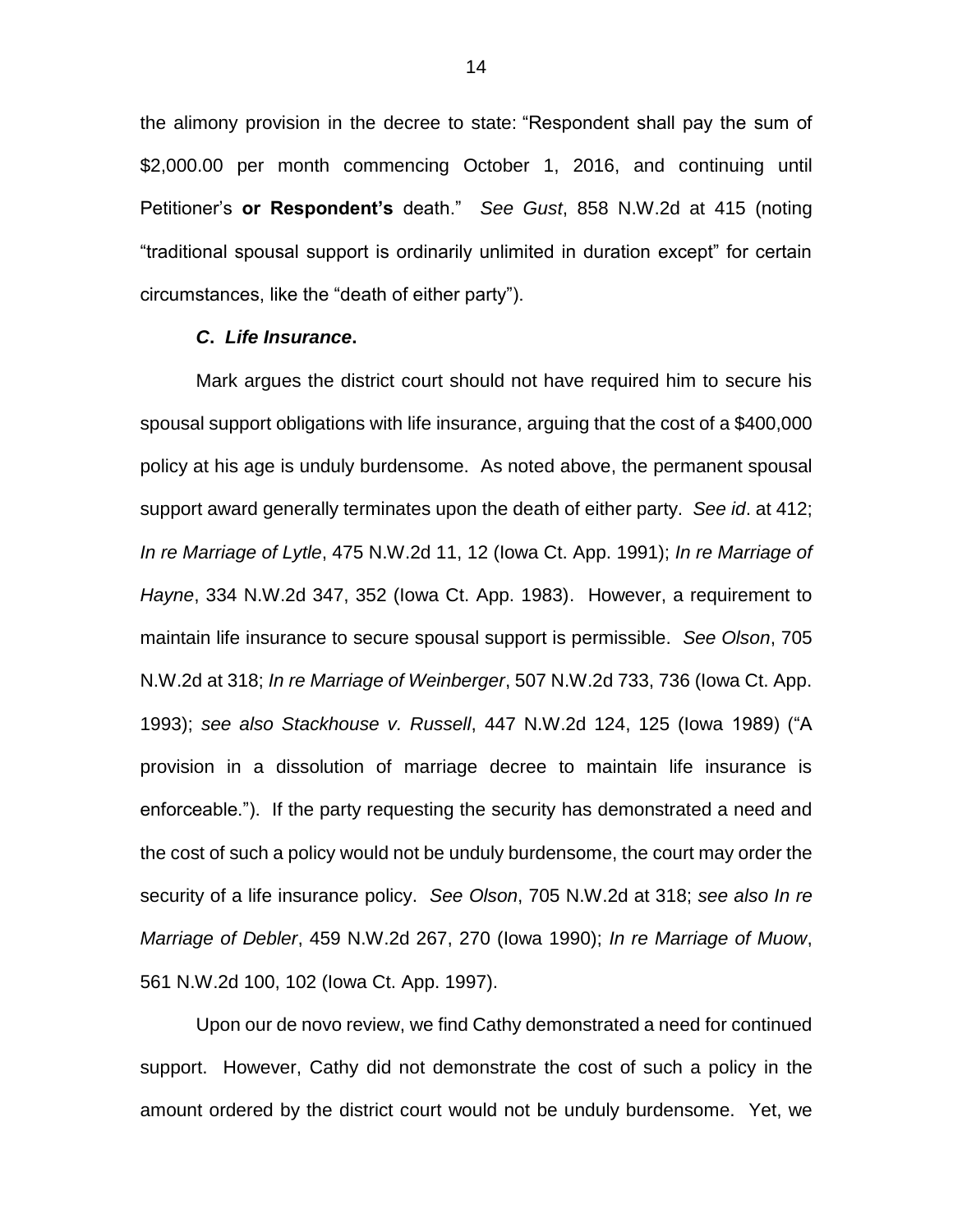are skeptical of Mark's claim that a \$300,000 policy would cost him \$23,000 per year, even given his age. Neither party provided an independent estimate of the cost of a new policy. Based upon Mark's testimony that he pays \$104 a month for a \$100,000 policy that does not expire until 2024, we believe a policy of this amount would be adequate to secure the support award without being unduly burdensome. Accordingly, we further modify the district court's alimony provision in the parties' decree—specifically, the second sentence—to state: "While this obligation continues to be paid, the Respondent shall maintain a \$100,000 life insurance policy with Petitioner as the named beneficiary so as long as the Respondent has an obligation to pay alimony under the decree."

### *D***.** *Distribution of Assets and Trial Attorney's Fees***.**

"The partners in the marriage are entitled to a just and equitable share of the property accumulated through their joint efforts," *In re Marriage of Hazen*, 778 N.W.2d 55, 59 (Iowa Ct. App. 2009), and Iowa Code section 598.21(5) requires marital property be divided equitably in dissolution-of-marriage cases. *See also In re Marriage of Hansen*, 733 N.W.2d 683, 702 (Iowa 2007). This first requires a determination of which property is subject to division, and then, considering the factors set forth in section 598.21(5), that property must be divided equitably. *See Fennelly*, 737 N.W.2d at 102.

Nevertheless, it "is important to remember marriage does not come with a ledger." *Id*. at 103-04. In determining how to equitably divide the property, an "equitable division is not necessarily an equal division." *Hansen*, 733 N.W.2d at 703. Though "it is generally recognized that equality is often most equitable," *Fennelly*, 737 N.W.2d at 102, "[e]quitable distribution depends upon the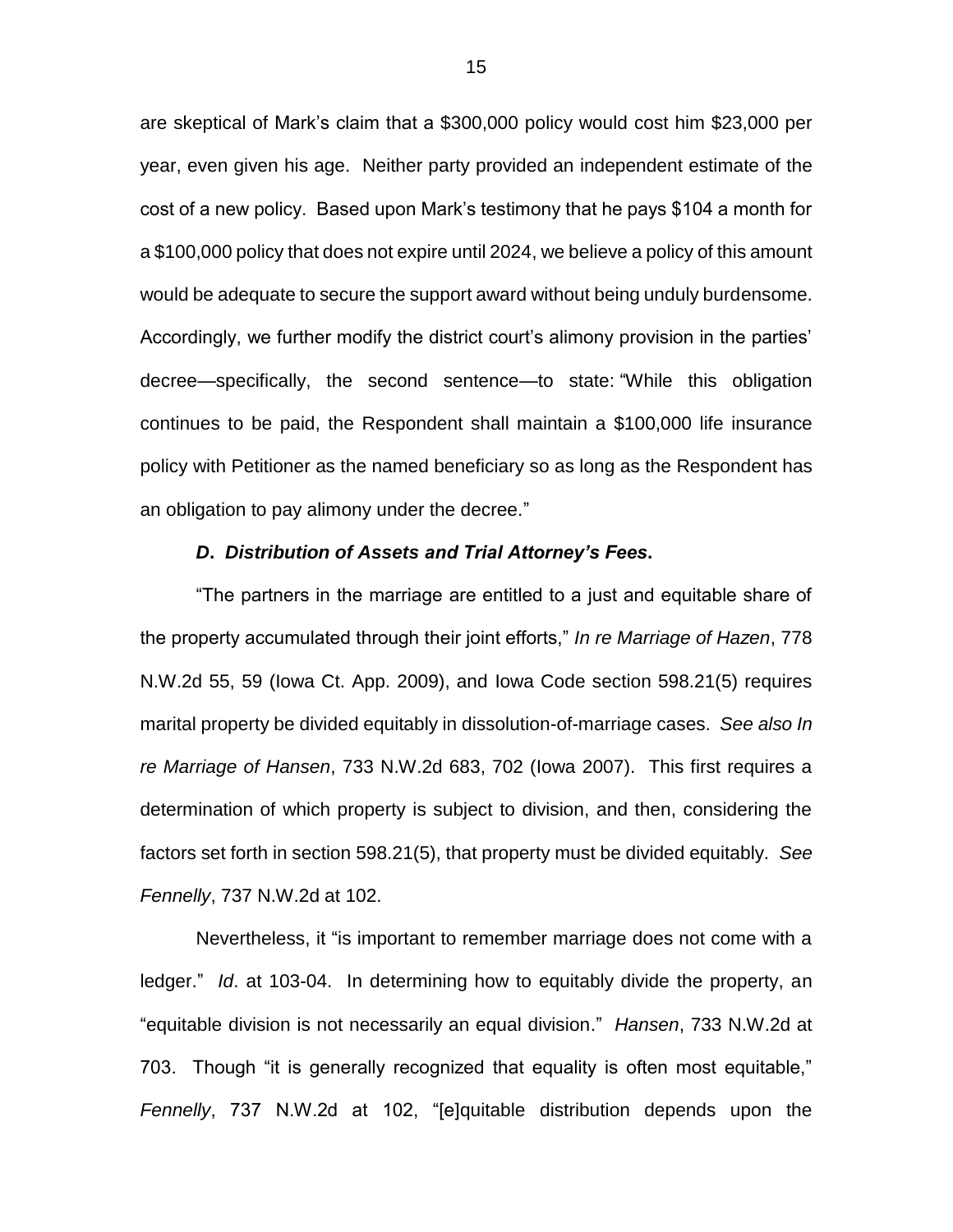circumstances of each case," *Hansen*, 733 N.W.2d at 703. Consequently, precedent is of little value. *See McDermott*, 827 N.W.2d at 682. "[K]eeping in mind there are no hard and fast rules governing economic issues in dissolution actions," we must apply the factors contained in section 598.21(5) in reaching an equitable division. *Id*. Notably, we will not disturb a court's valuation if it is within the range of permissible evidence. *See Hansen*, 733 N.W.2d at 703. Similarly, "we give the district court considerable discretion in determining whether it should award fees at the district court level." *In re Marriage of Michael*, 839 N.W.2d 630, 639 (Iowa 2013). An abuse of discretion occurs when the district court exercises its discretion "on grounds or for reasons that are clearly untenable or to an extent clearly unreasonable." *State v. Nelson*, 791 N.W.2d 414, 419 (Iowa 2010); *Graber v. City of Ankeny*, 616 N.W.2d 633, 638 (Iowa 2000).

Mark argues on appeal that the additional \$25,000 mortgage on the rental property was in error, given that the property was already accounted for in the assets part of the court's distribution table, a point Mark raised in his posttrial rule 1.904(2) motion. The district court stated in its ruling that the parties' pretrial stipulation had listed the Jackson Street "house as a separate asset of the MFT Property Investments with a value of \$81,466," and the court noted the money for the house's purchase came from Mark's 401K that was accumulated throughout the parties' marriage. The court further explained it valued Mark's company, MFT Property Investments, "at the cash value in the bank according to the parties' representation. The marital aspect was [then] separated out and the value was divided according to the financial history of the purchase." Based on this reasoning, the court concluded "the value of the equity is properly divided."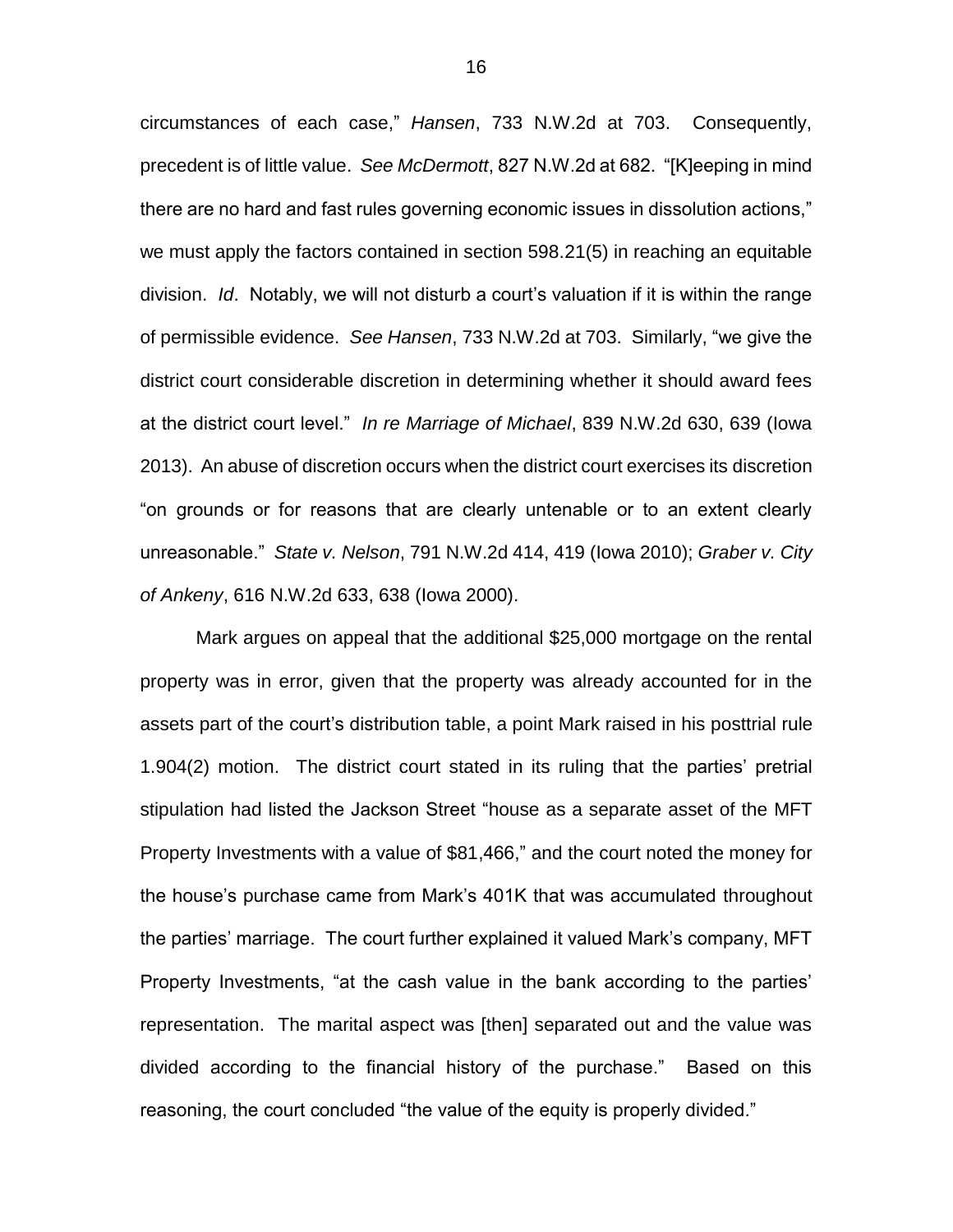Our own review of the evidence leads us to a different conclusion than the district court, even considering the weight afforded to the court's credibility findings and the permissible-range-of-evidence standard for valuations. *See In re Marriage of Hoak*, 364 N.W.2d 185, 192-93 (Iowa 1985). The only evidence presented was that the Jackson Street house's value was included in the \$81,466.80 value of MFT Property Investments and related accounts described on the pretrial stipulation, the Provident Trust and Self-directed IRA. The court's reasons for the additional valuation of \$50,000 was not within the range of permissible evidence. Therefore, we must strike the award of the additional \$25,000 mortgage to Cathy.

Mark also argues the court erred in awarding Cathy a separate award of \$7000 for trial attorney fees and in awarding Cathy the proceeds of the parties' 2015 tax refund. Mark argues Cathy's personal loan, which the court properly allocated between the parties as a liability, was a loan to pay for her trial attorney fees. He asserts the \$7000 award to Cathy in addition to the loan's inclusion in the liability calculation "has caused [him] to pay the same debt to Cathy twice." He further argues the court's rule 1.904(2) ruling awarding Cathy all of the parties' tax refund essentially required him to pay a third time for Cathy's trial attorney fees. We do not find the court abused its discretion.

Concerning the tax refund, Mark listed it as an asset on his proposed resolution, but the district court did not address it in its decree. Mark then asked the court to address it in its rule 1.904(2) ruling, and he requested the refund be given to Cathy to cover the court's \$7000 trial-attorney-fee award. Mark did not argue that the \$7000 award was not proper because the court had included the loan in the liability calculation. Consequently, Mark failed to preserve the issue for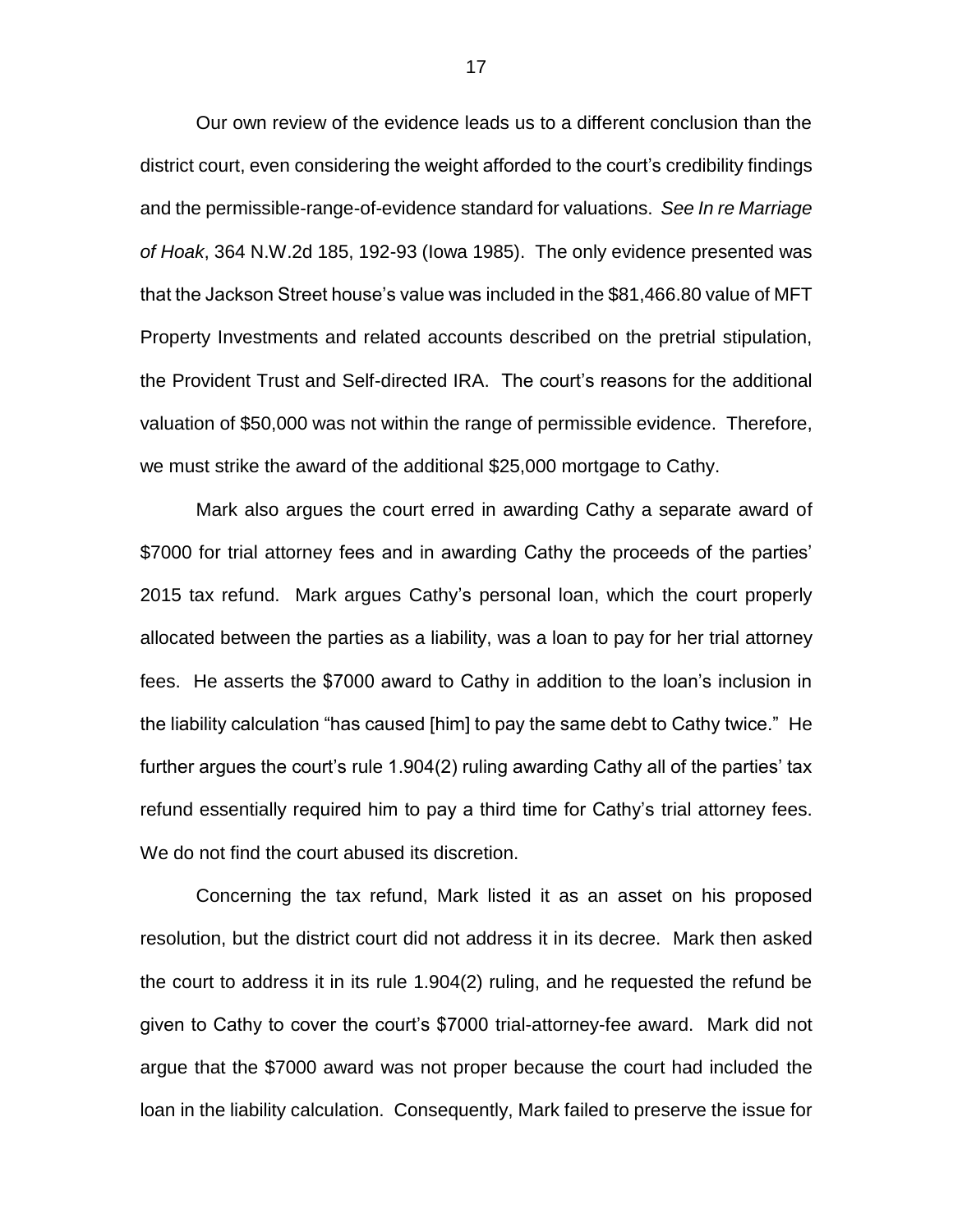our review. *See In re Marriage of Okland*, 699 N.W.2d 260, 270 (Iowa 2005) ("To preserve error on the issue, Timothy was obligated to seek a ruling on the issue.").

But even if Mark had preserved the issue, we would not find an abuse of discretion. The court in its rule 1.904(2) ruling expressly awarded the tax refund to Cathy as a separate award to compensate her for Mark's dissipation of assets, and that amount was well within the permissible range of evidence. Additionally, the attorney-fee affidavit submitted by Cathy's trial counsel showed a total bill at that time of \$15,469.06. Clearly inclusion of the loan in the liabilities calculation and awarding a separate amount of \$7000 in trial attorney fees was within the permissible range of evidence, considering the court's findings that Mark dissipated assets, failed to disclose assets to Cathy, was likely hiding more assets, and caused Cathy's trial attorney to spend time investigating the parties' finances. Here, the court's separate attorney-fee and 2015 tax-refund awards were within the permissible range of evidence, and we find no abuse of discretion.

## *E***.** *Appellate Attorney Fees***.**

Finally, Cathy requests appellate attorney fees. Whether to award appellate attorney fees is within our discretion. *See Spiker v. Spiker*, 708 N.W.2d 347, 360 (Iowa 2006). An award of appellate attorney fees depends on three factors: (1) the needs of the party making the request, (2) the ability of the other party to pay, and (3) whether the party making the request was obligated to defend the trial court's decision on appeal. *Id*. After considering the appropriate factors, along with Mark's success on at least one issue, we determine no appellate attorney fees should be awarded.